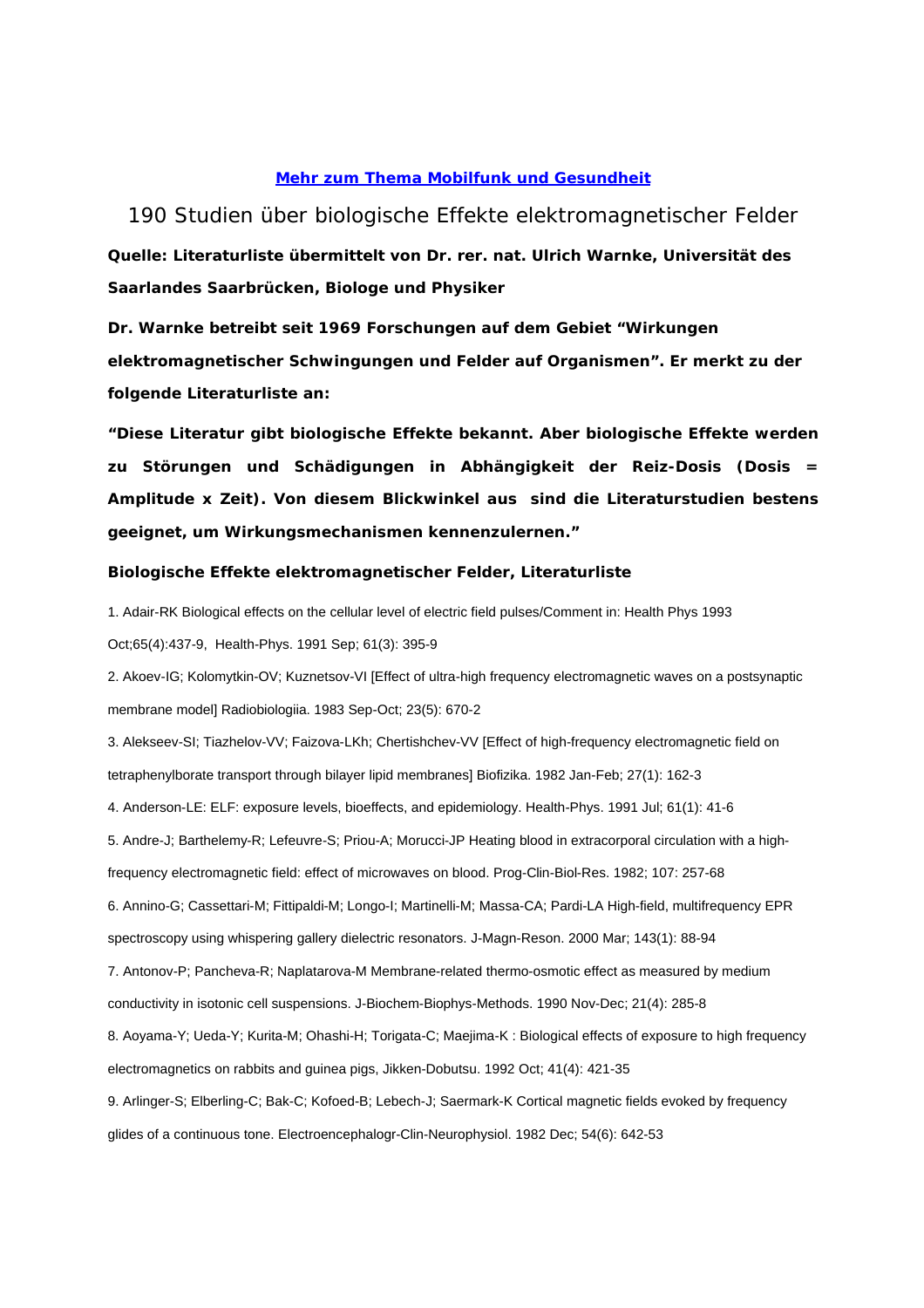10. Armstrong-BG; Deadman-JE; Theriault-G Comparison of indices of ambient exposure to 60-hertz electric and magnetic fields. Bioelectromagnetics. 1990; 11(4): 337-47

11. Balanovski-E; Taylor-JG Can electromagnetism account for extra-sensory phenomena?, Nature. 1978 Nov 2; 276(5683): 64-7,

12. Balutina-AP [Experimental injury to the eye with an ultra-high frequency electromagnetic field] Biull-Eksp-Biol-Med. 1965 Dec; 60(12): 41-3

13. Barker-AT Electricity, magnetism and the body: some uses and abuses. J-R-Soc-Health. 1994 Apr; 114(2): 91-7 14. Barker-AT: An introduction to the basic principles of magnetic nerve stimulation. J-Clin-Neurophysiol. 1991 Jan; 8(1): 26-37

15. Baumgartner-C; Sutherling-WW; Di-S; Barth-DS: Spatiotemporal modeling of cerebral evoked magnetic fields to median nerve stimulation. Electroencephalogr-Clin-Neurophysiol. 1991 Jul; 79(1): 27-35

16. Becker-RO Electromagnetism and the revolution in medicine. Acupunct-Electrother-Res. 1987; 12(1): 75-9

17. Behr-KP; Tiffe-HW; Hinz-KH; Luders-H; Friederichs-M; Ryll-M; Hundeshagen-H [The effect of magnetic

resonance treatment on chicken embryos] DTW-Dtsch-Tierarztl-Wochenschr. 1991 Apr; 98(4): 149-52

18. Beliakov-VA; Arzumanian-ShO; Lifshits-IuI; Elkina-SI; Lebedeva-LV [Disinfection of small volumes of feed and

litter material for laboratory animals in vivaria] Zh-Mikrobiol-Epidemiol-Immunobiol. 1984 Feb(2): 52-5

19. Belousova-TE; Kargina-Terent'eva-RA [Adrenergic nerve plexuses of heart and adrenal and myocardial catecholamines of spontaneously hypertensive rats under the influence of electromagnetic irradiation in the millimeter range] Morfologiia. 1999; 115(1): 16-8

20. Bernhardt-J The direct influence of electromagnetic fields on nerve- and muscle cells of man within the frequency range of 1 Hz to 30 MHz. Radiat-Environ-Biophys. 1979; 16(4): 309-23

21. Bernhardt-JH The establishment of frequency dependent limits for electric and magnetic fields and evaluation of indirect effects. Radiat-Environ-Biophys. 1988; 27(1): 1-27

22. Bernhardt-JH: [Nonionizing radiation and electromagnetic fields], Offentl-Gesundheitswes. 1991 Aug-Sep; 53(8-9): 409-14

26. Bitushkina-SM [Electric ultra-high frequency field in the combined treatment of thrombophlebitis] Vopr-Kurortol-Fizioter-Lech-Fiz-Kult. 1965 Jul-Aug; 30(4): 338-41

23. Bogoliubova-VM; Utkin-SI [The patterns of the changes in the indices of the immune and endocrine systems in elderly subjects under the transcerebral action of an ultra-high-frequency electrical field] Vopr-Kurortol-Fizioter-Lech-Fiz-Kult. 1990 Mar-Apr(2): 16-20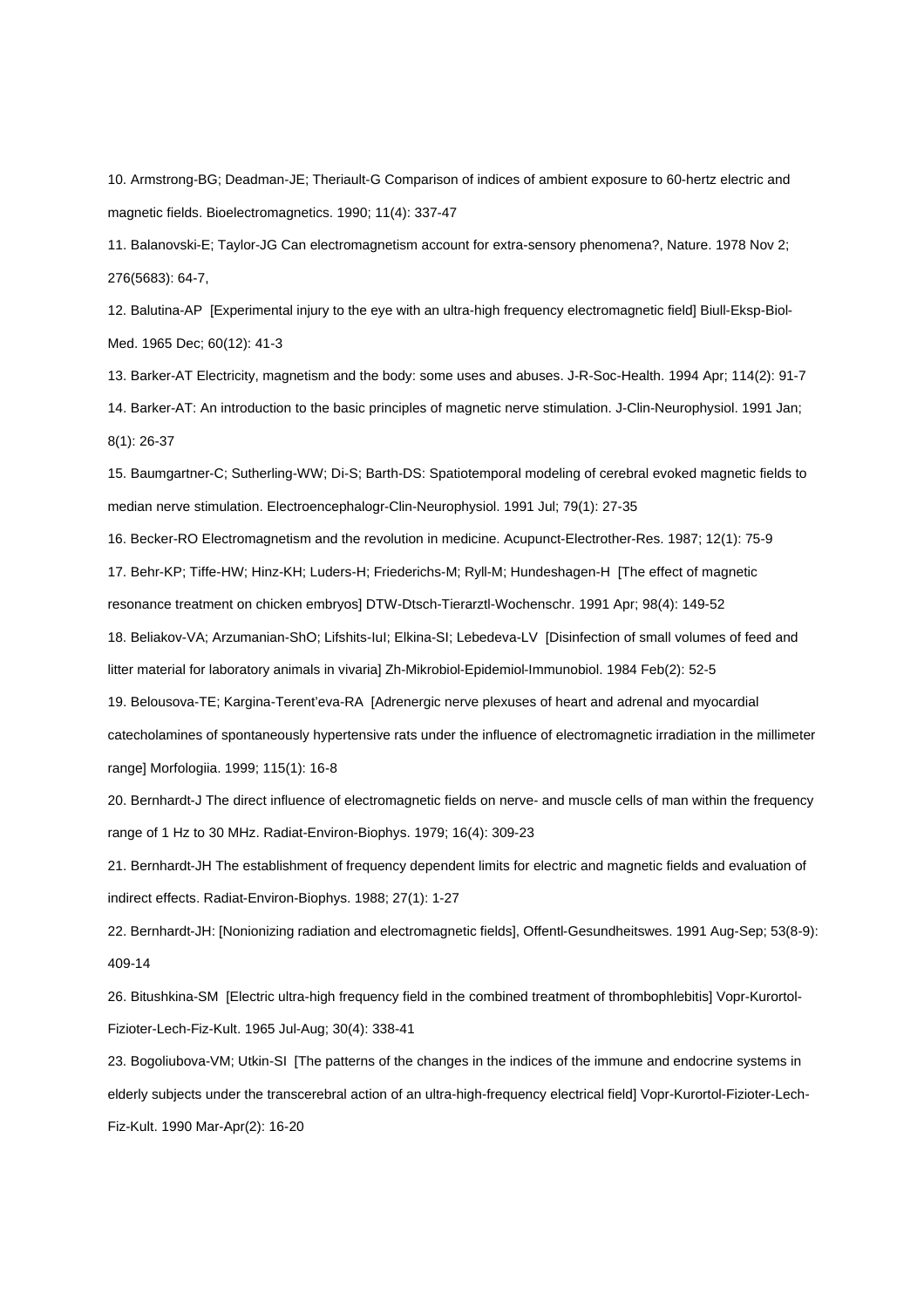24. Bogolyubov-VM; Karpukhin-IV; Bobkova-AS; Razuvayev-AV; Kozhinova-EV Dynamics of spermatogenesis, hormonal and immune response of patients suffering from chronic prostatitis and sterility under bitemporal treatment with an ultra-high frequency electric field. Int-Urol-Nephrol. 1986; 18(1): 89-97

25. Bol'shakov-MA [Effect of a high-frequency electromagnetic field on the isolated snail brain] Biofizika. 1985 Mar-Apr; 30(2): 354-6

26. Borbely-AA; Huber-R; Graf-T; Fuchs-B; Gallmann-E; Achermann-P Pulsed high-frequency electromagnetic field affects human sleep and sleep electroencephalogram. Neurosci-Lett. 1999 Nov 19; 275(3): 207-10

27. Borges-AR; Lufkin-RB; Huang-AY; Farahani-K; Arnold-AC Frequency-selective fat suppression MR imaging. Localized asymmetric failure of fat suppression mimicking orbital disease. J-Neuroophthalmol. 1997 Mar; 17(1): 12-7 28. Bottomley-PA; Charles-HC; Roemer-PB; Flamig-D; Engeseth-H; Edelstein-WA; Mueller-OM Human in vivo phosphate metabolite imaging with 31P NMR. Magn-Reson-Med. 1988 Jul; 7(3): 319-36

29. Boyd-BM; Prausnitz-JM; Blanch-HW High-frequency alternating-crossed-field gel electrophoresis with neutral or slightly charged interpenetrating networks to improve DNA separation. Electrophoresis. 1998 Dec; 19(18): 3137-48 30. Bracken-TD: Experimental. macroscopic dosimetry for extremely-low-frequency electric and magnetic fields, Bioelectromagnetics. 1992; Suppl 1: 15-26

31. Bragin-A; Engel-J Jr; Wilson-CL; Fried-I; Buzsaki-G High-frequency oscillations in human brain. Hippocampus. 1999; 9(2): 137-42

32. Charpier-S; Behrends-JC; Chang-YT; Sur-C; Korn-H Synchronous bursting in a subset of interneurons inhibitory to the goldfish Mauthner cell: synaptic mediation and plasticity. J-Neurophysiol. 1994 Aug; 72(2): 531-41

33. Chernoff-N; Rogers-JM; Kavet-R A review of the literature on potential reproductive and developmental toxicity of electric and magnetic fields, Toxicology. 1992 Sep; 74(2-3): 91-126

34. Chizhenkova-RA [Background and evoked activity of rabbit visual cortex neurons following the application of an ultra-high frequency field] Zh-Vyssh-Nerv-Deiat-Im-I-P-Pavlova. 1969 May-Jun; 19(3): 495-501

35. Cohen-LG; Roth-BJ; Nilsson-J; Dang-N; Panizza-M; Bandinelli-S; Friauf-W; Hallett-M: Effects of coil design on delivery of focal magnetic stimulation. Technical considerations. Electroencephalogr-Clin-Neurophysiol. 1990 Apr; 75(4): 350-7

36. Cook-MR; Graham-C; Cohen-HD; Gerkovich-MM: A replication study of human exposure to 60-Hz fields: effects on neurobehavioral measures, Bioelectromagnetics. 1992; 13(4): 261-85

37. Danilenko-SR [The efficacy in using an extremely high-frequency electromagnetic field in the combined treatment of chronic bronchitis patients] Vopr-Kurortol-Fizioter-Lech-Fiz-Kult. 1997 Nov-Dec(6): 16-8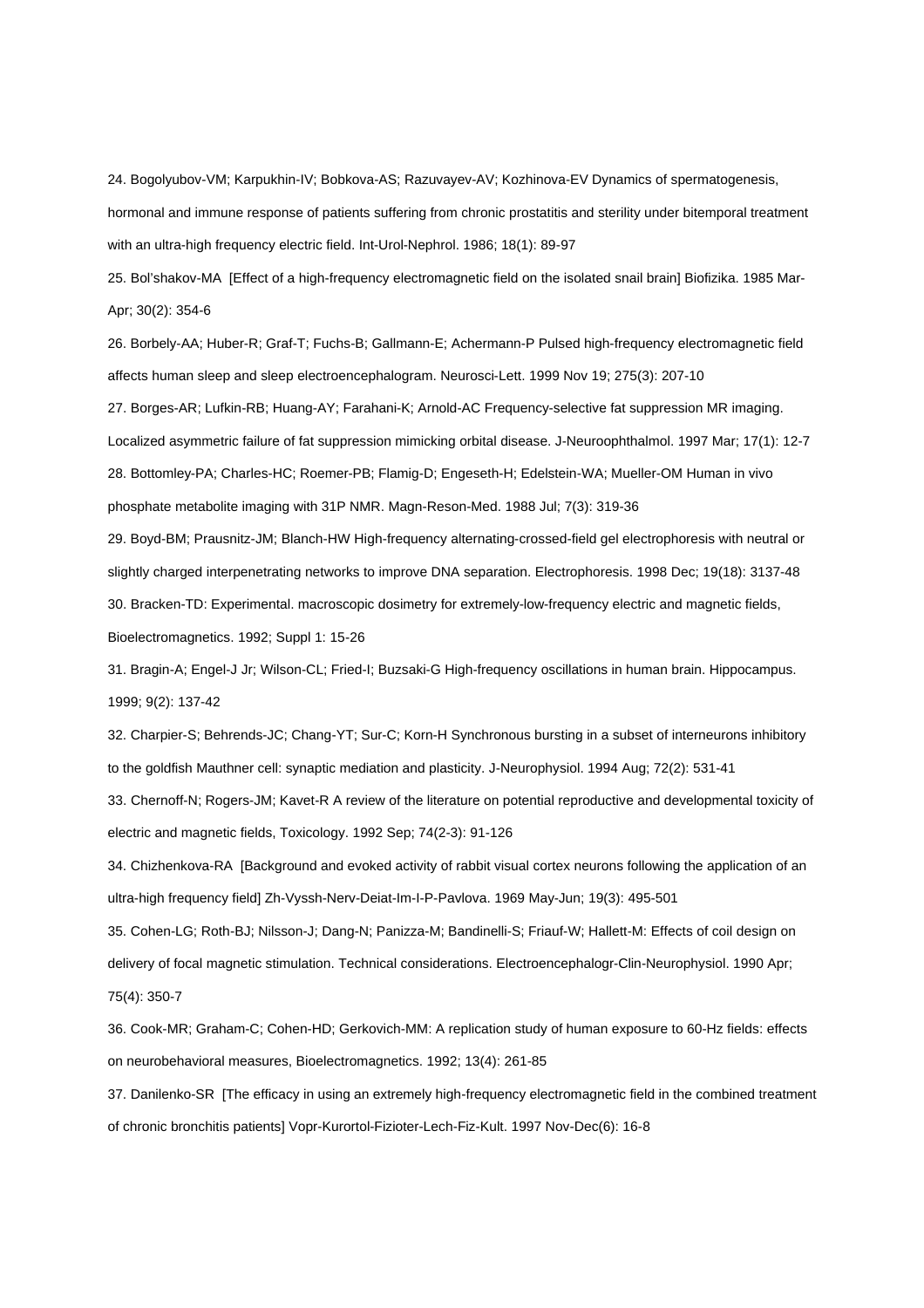38. Danilenko-SR; Shatrov-AA; Gerasimovich-OI [The efficacy of using an electromagnetic field of extremely high frequency (54-78 GHz) in treating patients with chronic nonspecific lung disease] Vopr-Kurortol-Fizioter-Lech-Fiz-Kult. 1995 Nov-Dec(6): 16-8

39. Diusembaev-AA; Diusembaev-KA; Zhakupbaev-AA [Experience in the treatment of open fractures of shin bones by means of bitemporal ultra-high frequency electric field and transcerebral electrophoresis] Ortop-Travmatol-Protez. 1991 Sep(9): 43-4

40. Dumanskii-IuD; Nogachevskaia-SI [Hygienic evaluation of the effect of high-frequency electromagnetic field on the immunologic reactivity of the body] Gig-Sanit. 1992 May-Jun(5-6): 34-7

41. Dunscombe-PB; Fox-K; Ryder-S A proposal for the classification of field placement errors in radiotherapy. Med-Dosim. 1991 Mar; 16(1): 1-5

42. Elberling-C; Bak-C; Kofoed-B; Lebech-J; Saermark-K Auditory magnetic fields: source location and 'tonotopical organization' in the right hemisphere of the human brain. Scand-Audiol. 1982; 11(1): 61-5

43. Electromagnetism and bone [editorial] in Lancet. 1981 Apr 11; 1(8224): 815-6

44. Electromagnetism and cancer [editorial] Lancet. 1983 Jan 29; 1(8318): 224

45. Elster-AD Sellar susceptibility artifacts: theory and implications. AJNR-Am-J-Neuroradiol. 1993 Jan-Feb; 14(1): 129-36

46. Engelhardt-H; Sackmann-E On the measurement of shear elastic moduli and viscosities of erythrocyte plasma membranes by transient deformation in high frequency electric fields. Biophys-J. 1988 Sep; 54(3): 495-508

47. Ermankov-EV; Murashov-BF [Etiology of neuroendocrine disturbances in the prolonged effects of an ultra-high frequency electromagnetic field] Sov-Med. 1970 Sep; 33(9): 138

48. Erne-SN; Scheer-HJ; Hoke-M; Pantew-C; Lutkenhoner-B Brainstem auditory evoked magnetic fields in response to stimulation with brief tone pulses. Int-J-Neurosci. 1987 Dec; 37(3-4): 115-25

49. Eulitz-C; Ullsperger-P; Freude-G; Elbert-T Mobile phones modulate response patterns of human brain activity.

Neuroreport. 1998 Oct 5; 9(14): 3229-32

50. Extremely low-frequency electric and magnetic fields and risk of human cancer. Ad Hoc Working Group.

Bioelectromagnetics. 1990; 11(1): 91-9

51. Ezzat-AA; Ibrahim-EM; Raja-MA; Al-Sobhi-S; Rostom-A; Stuart-RK Locally advanced breast cancer in Saudi Arabia: high frequency of stage III in a young population. Med-Oncol. 1999 Jul; 16(2): 95-103

52. Faitel'berg-Blank-VR; Kosykh-VI [Permeability of eye tissues under the effect of ultra-high-frequency electric field] Oftalmol-Zh. 1975; 30(4): 299-301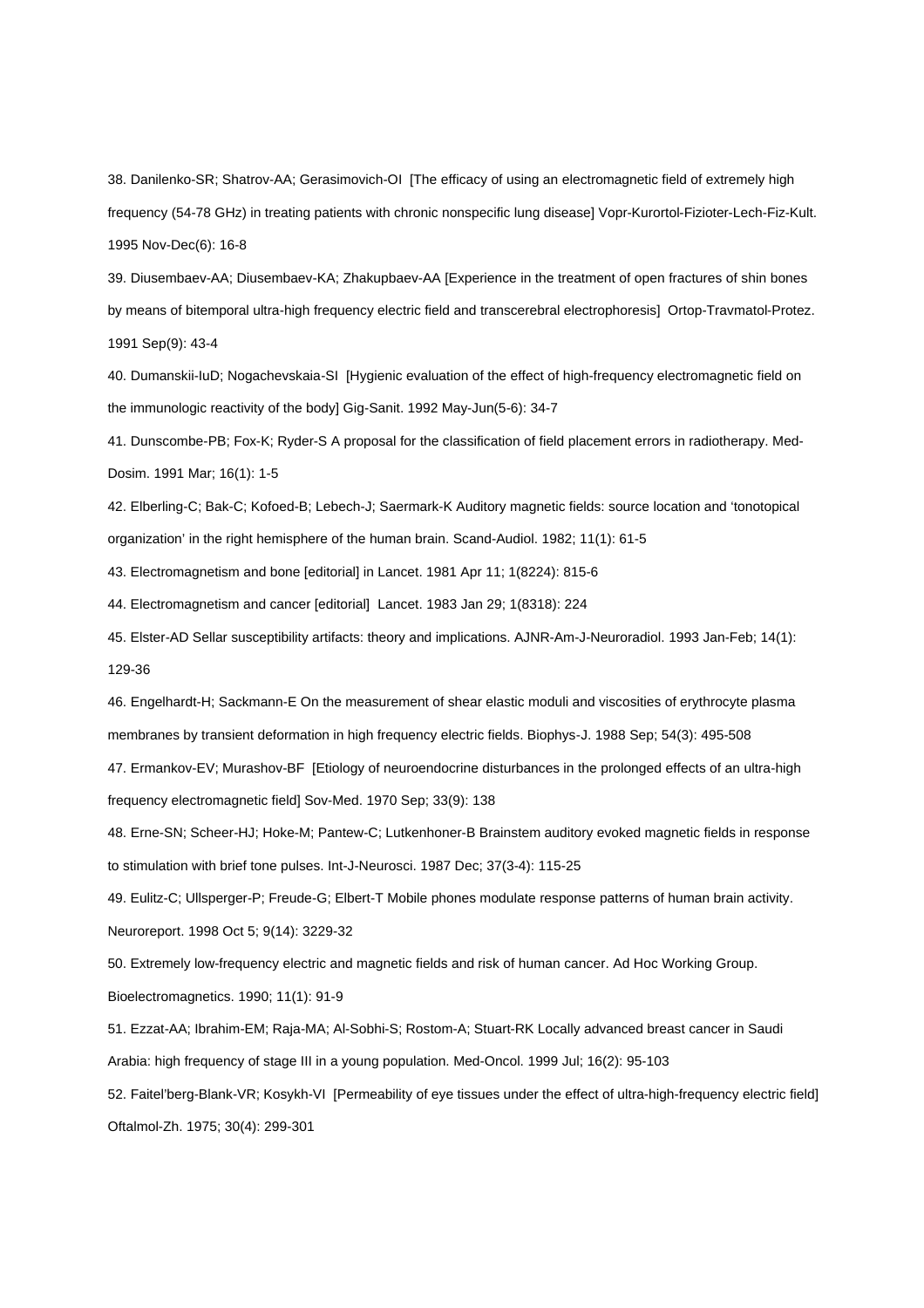53. Farndale-RW; Maroudas-A; Marsland-TP Effects of low-amplitude pulsed magnetic fields on cellular ion transport. Bioelectromagnetics. 1987; 8(2): 119-34

54. Florig-HK; Hoburg-JF Power-frequency magnetic fields from electric blankets. Health-Phys. 1990 Apr; 58(4): 493- 502

55. Fuhr-G; Glaser-R; Hagedorn-R Rotation of dielectrics in a rotating electric high-frequency field. Model experiments and theoretical explanation of the rotation effect of living cells. Biophys-J. 1986 Feb; 49(2): 395-402

56. Fuhr-G; Muller-T; Baukloh-V; Lucas-K High-frequency electric field trapping of individual human spermatozoa. Hum-Reprod. 1998 Jan; 13(1): 136-41

57. Gamberale-F Physiological and psychological effects of exposure to extremely low-frequency electric and magnetic fields on humans. Scand-J-Work-Environ-Health. 1990; 16 Suppl 1: 51-4

58. Garden-KL; Bones-PJ; Bates-RH From living being to medical image--bridging the dimensionality gap. Australas-Phys-Eng-Sci-Med. 1989 Dec; 12(4): 186-204

59. Gass-GV; Chernomordik-LV; Margolis-LB Local deformation of human red blood cells in high frequency electric field. Biochim-Biophys-Acta. 1991 Jul 10; 1093(2-3): 162-7

60. Gonda-T; Daniel-EE; Kostolanska-F; Oki-M; Fox-JE Neural control of canine colon motor function: studies in vitro. Can-J-Physiol-Pharmacol. 1988 Apr; 66(4): 359-68

61. Gonda-T; Daniel-EE; Kostolanska-F; Oki-M; Fox-JE Neural control of canine colon motor function: studies in vivo. Can-J-Physiol-Pharmacol. 1988 Apr; 66(4): 350-8

62. Gorbunov-FE; Vinnikov-AA; Strelkova-NI; Krupennikov-AI [The use of pulsed and continuous UHF electrical fields in the rehabilitation of patients with the Guillain-Barre syndrome and other peripheral myelinopathies] Zh-Nevropatol-Psikhiatr-Im-S-S-Korsakova. 1995; 95(5): 22-6

63. Gourret-JP Modelling the mitotic apparatus. From the discovery of the bipolar spindle to modern concepts. Acta-Biotheor. 1995 Jun; 43(1-2): 127-42

64. Grace-KL; Revell-WJ; Brookes-M The effects of pulsed electromagnetism on fresh fracture healing: osteochondral repair in the rat femoral groove. Orthopedics. 1998 Mar; 21(3): 297-302

65. Gusarov-DV [Effect of an ultra-high frequency field on the physical trainability of experimental animals] Voen-

Med-Zh. 1971 Mar; 3: 61-6

66. Hakkinen-AM; Blomqvist-K; Spring-E; Valtonen-E Simultaneous application of pulsed high frequency currents and gamma-rays to cultured melanoma cells. Strahlentherapie. 1975 Feb; 149(2): 205-7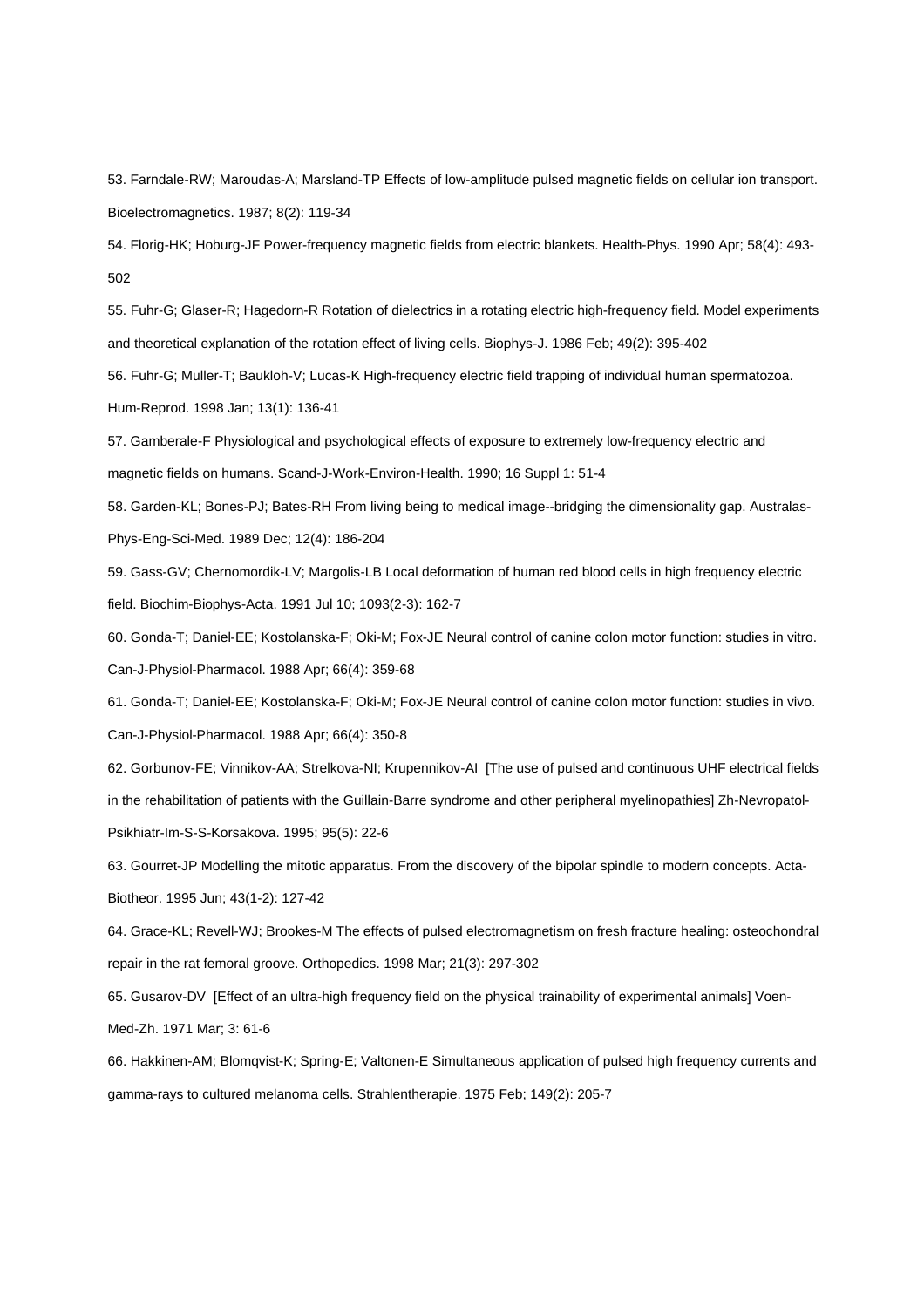67. Hamalainen-MS; Sarvas-J Feasibility of the homogeneous head model in the interpretation of neuromagnetic fields. Phys-Med-Biol. 1987 Jan; 32(1): 91-7

68. Han-L Interspecific hybridization of Streptomyces by electrofusion. Chin-J-Biotechnol. 1991; 7(4): 285-91 69. Hari-R; Aittoniemi-K; Jarvinen-ML; Katila-T; Varpula-T Auditory evoked transient and sustained magnetic fields of the human brain. Localization of neural generators. Exp-Brain-Res. 1980; 40(2): 237-40

70. Hart-FX: Electric fields induced in rat and human models by 60-Hz magnetic fields: comparison of calculated and measured value, Bioelectromagnetics. 1992; 13(4): 313-6

71. Hayashi-E; Maeda-T; Shinozuka-K Adenosine and dipyridamole: actions and interactions on the contractile response of guinea-pig ileum to high frequency electrical field stimulation. Br-J-Pharmacol. 1985 Mar; 84(3): 765-71 72. Heppner-F The glioblastoma multiforme: a lifelong challenge to the neurosurgeon. Neurochirurgia-Stuttg. 1986 Jan; 29(1): 9-14

73. Heppner-F; Schuy-S; Ascher-PW; Holzer-P; Wiesspeiner-G [Local hyperthermia of malignant brain tumors] Wien-Klin-Wochenschr. 1987 May 29; 99(11): 393-7

74. Heroux-P 60-Hz electric and magnetic fields generated by a distribution network. Bioelectromagnetics. 1987; 8(2): 135-48

75. Houtkooper-JM; Schienle-A; Stark-R; Vaitl-D Geophysical variables and behavior: LXXXVIII. Atmospheric electromagnetism: the possible disturbing influence of natural sferics on ESP. Percept-Mot-Skills. 1999 Dec; 89(3 Pt

2): 1179-92

76. Iakovleva-MI [Efferent impulsation in postganglionic sympathetic fibers under the influence of an ultra-high frequency electromagnetic field] Biull-Eksp-Biol-Med. 1968 Sep; 66(9): 9-11

77. Iatsenko-MI [Effect of an ultra high frequency electromagnetic field (microwaves) on temperature and rate of blood flow in a joint] -Kurortol-Fizioter-Lech-Fiz-Kult. 1970 Sep-Oct; 35(5): 420-3

78. Izrael-M [Changes in arterial elasticity after high-frequency electromagnetic field irradiation] Probl-Khig. 1980; 5: 22-7

79. Jacobson-JI A look at the possible mechanism and potential of magneto therapy. J-Theor-Biol. 1991 Mar 7;

149(1): 97-119

80. Jacobson-JI Electromagnetism in medicine. Indian-J-Med-Sci. 1992 Nov; 46(11): 321-7

81. Jacobson-JI Influence of electromagnetism on genes and associated structures. Isr-J-Med-Sci. 1994 Mar; 30(3):

245-8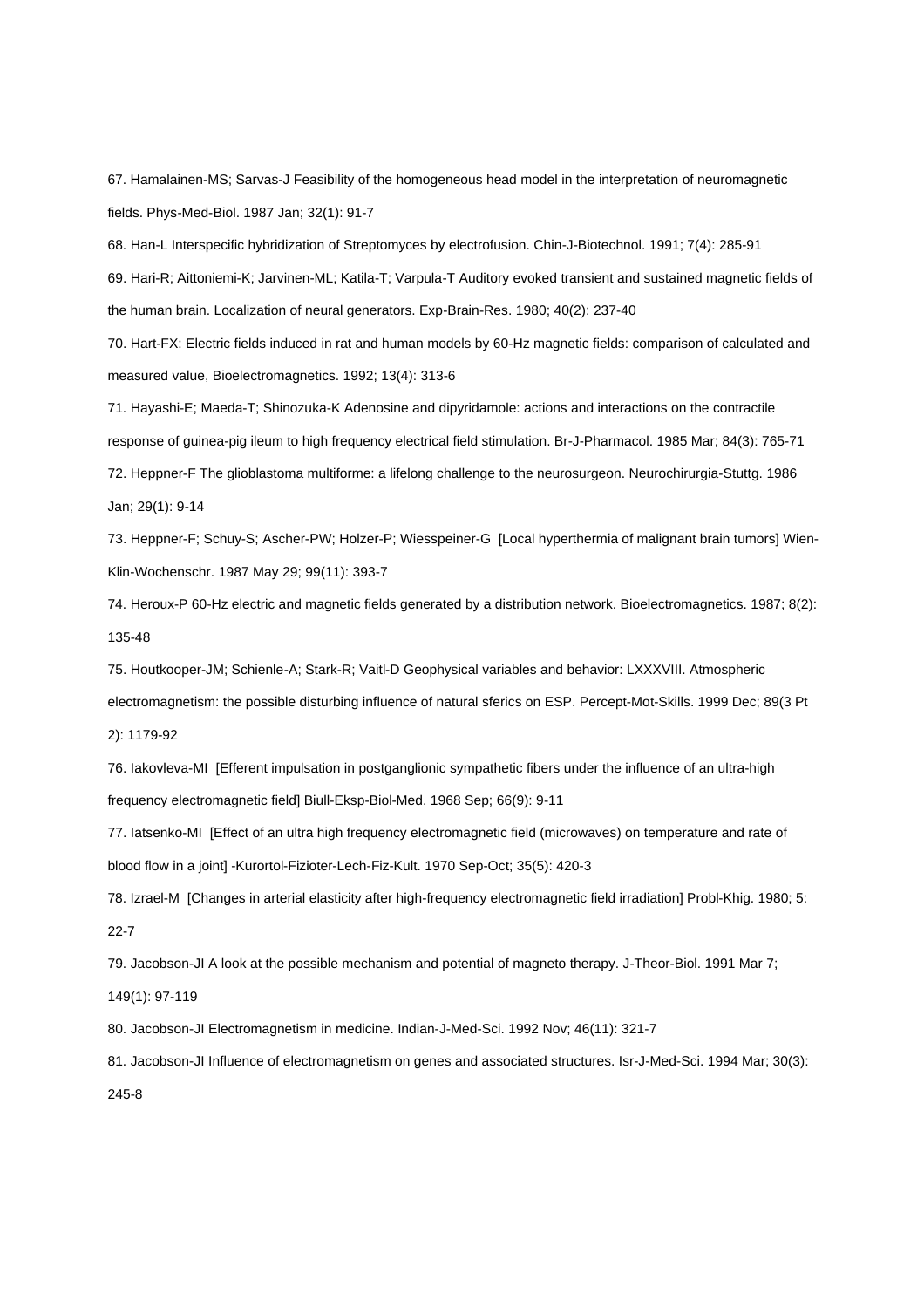82. Jacobson-JI Influence of electromagnetism on genomic and associated structures [editorial] Recenti-Prog-Med. 1995 Sep; 86(9): 355-8

83. Jacobson-JI Influence of electromagnetism on genomic and other biological structures. J-Indian-Med-Assoc. 1997 Jul; 95(7): 429-33

84. Jacobson-JI On the electro-magnetic nature of life. Panminerva-Med. 1989 Oct-Dec; 31(4): 151-65

85. Jacobson-JI Speculations on the influence of electromagnetism on genomic and associated structures. J-Int-Med-Res. 1996 Jan-Feb; 24(1): 1-11

86. Jacobson-JI The influence of electromagnetism on genes. Chin-Med-Sci-J. 1993 Mar; 8(1): 44-7

87. Jacobson-JI The intrinsic electro-gravitational mechanism of life, the basis of neoplasia, and the clinical method of repair. Panminerva-Med. 1990 Oct-Dec; 32(4): 159-71

88. Jacobson-JI, Influence of electromagnetism on genes and associated structures, Isr-J-Med-Sci. 1994 Mar; 30(3): 245-8

89. Joy-M; Scott-G; Henkelman-M In vivo detection of applied electric currents by magnetic resonance imaging. Magn-Reson-Imaging. 1989 Jan-Feb; 7(1): 89-94

90. Kavet-R; Tell-RA: VDTs: field levels, epidemiology, and laboratory studies. Health-Phys. 1991 Jul; 61(1): 47-57

91. Kavet-RI; Banks-RS Emerging issues in extremely-low-frequency electric and magnetic field health research.

Environ-Res. 1986 Apr; 39(2): 386-404

92. Kay-CW; Feicht-R; Schulz-K; Sadewater-P; Sancar-A; Bacher-A; Mobius-K; Richter-G; Weber-S EPR, ENDOR, and TRIPLE resonance spectroscopy on the neutral flavin radical in Escherichia coli DNA photolyase. Biochemistry. 1999 Dec 21; 38(51): 16740-8

93. Kishi-R; Miyake-H [Association between parental occupational exposure and childhood malignancy. A review of epidemiological studies] Sangyo-Igaku. 1989 May; 31(3): 121-35

94. Kobayashi-T; Kida-Y Interstitial hyperthermia of malignant brain tumors by an implant heating system using stereotactic techniques. Stereotact-Funct-Neurosurg. 1992; 59(1-4): 123-7

95. Kobayashi-T; Kida-Y; Matsui-M; Amemiya-Y [Interstitial hyperthermia of malignant brain tumors using implant heating system (IHS)] No-Shinkei-Geka. 1990 Mar; 18(3): 247-52

96. Koci-M; Kral-V [Use of a high-frequency electromagnetic field for the evaluation of heart activity] Cesk-Fysiol. 1975; 24(4): 315-8

97. Komarova-LA [Changes in arterial pressure and external respiration of animals when subjected to an ultra-high frequency electromagnetic field (microwave)] Vopr-Kurortol-Fizioter-Lech-Fiz-Kult. 1968 Nov-Dec; 33(6): 503-6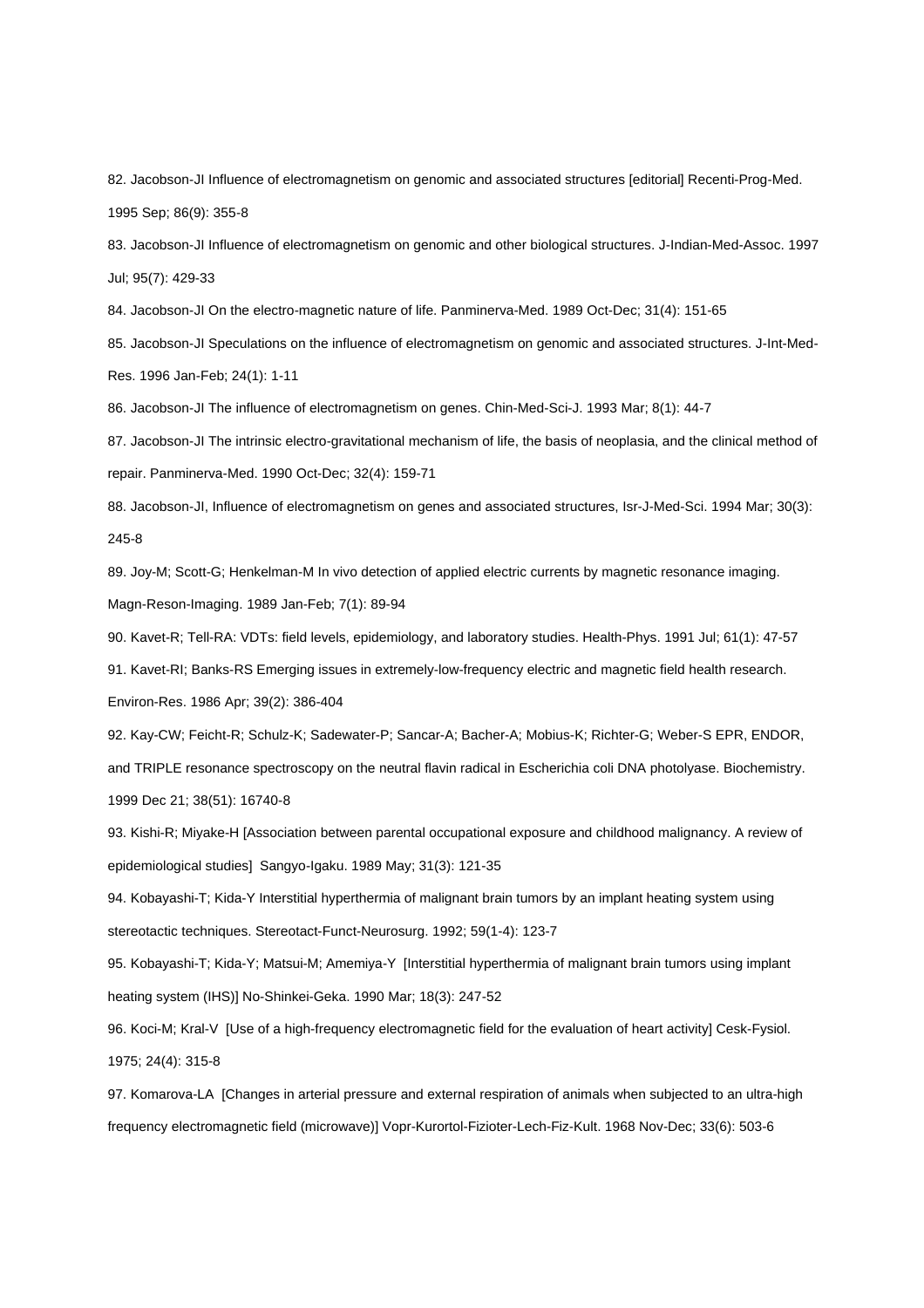98. Komissarova-IV [Effect of ultra-high frequency electromagnetic field in continuous and pulse regimens on the indicators of serotonin metabolism in patients with ulcer disease] Vopr-Kurortol-Fizioter-Lech-Fiz-Kult. 1975 Mar-Apr(2): 170-4

99. Korepanov-AM [Level of pancreatic enzymes in the blood of patients with some digestive system diseases and their change in relation to use of an ultra-high-frequency electrical field] Ter-Arkh. 1971 Jul; 43(6): 45-8 100. Kozlov-MM; Kuzmin-PI; Popov-SV Formation of cell protrusions by an electric field: a thermodynamic analysis.

Eur-Biophys-J. 1992; 21(1): 35-45

101. Kramer-I; Vienken-K; Vienken-J; Zimmermann-U Magneto-electro-fusion of human erythrocytes. Biochim-Biophys-Acta. 1984 May 30; 772(3): 407-10

102. Kromov-AV; Kal'kaev-MZ; Mastriukov-VA; Obrosov-AN; Pitsevich-GB [Mechanism of the therapeutic effect of pulsating ultra-high frequency electric field in lumbosacral radiculitis] Vopr-Kurortol-Fizioter-Lech-Fiz-Kult. 1969 Nov-Dec; 34(6): 488-92

103. Lakes-RS; Saha-S A noncontacting electromagnetic device for the determination of in vivo properties of bone. Med-Instrum. 1978 Mar-Apr; 12(2): 106-9

104. Lang-L; Sjoberg-E; Skoglund-CR Conductance recording of ionic outflow from frog skin glands during nerve stimulation. Acta-Physiol-Scand. 1975 Jan; 93(1): 67-76

105. Lang-W; Cheyne-D; Kristeva-R; Beisteiner-R; Lindinger-G; Deecke-L: Three-dimensional localization of SMA activity preceding voluntary movement. A study of electric and magnetic fields in a patient with infarction of the right supplementary motor area. Exp-Brain-Res. 1991; 87(3): 688-95

106. Leflon-P; Plaquet-R Rapid determination of iron in urine, in the presence of deferoxamine, by inductively coupled plasma emission spectrometry. Clin-Chem. 1986 Mar; 32(3): 521-2

107. Levin-RM; Das-AK; Haugaard-N; Novitsky-Y; Horan-P; Leggett-RE; Riffaud-JP; Longhurst-PA Beneficial effects of Tadenan therapy after two weeks of partial obstruction in the rabbit. Neurourol-Urodyn. 1997; 16(6): 583-99 108. List-AF; Doll-DC; Greco-FA Lung cancer in Hodgkin's disease: association with previous radiotherapy J-Clin-Oncol. 1985 Feb; 3(2): 215-21.

109. Lopez-L; Chan-CY; Okada-YC; Nicholson-C: Multimodal characterization of population responses evoked by applied electric field in vitro: extracellular potential, magnetic evoked field, transmembrane potential, and currentsource density analysis. J-Neurosci. 1991 Jul; 11(7): 1998-2010

110. Lucker-PW; Venitz-J; Adolph-S; Hey-B Measurement of the effect of cardiovascular drugs by impedance cardiography in healthy subjects. Methods-Find-Exp-Clin-Pharmacol. 1986 Jul; 8(7): 443-8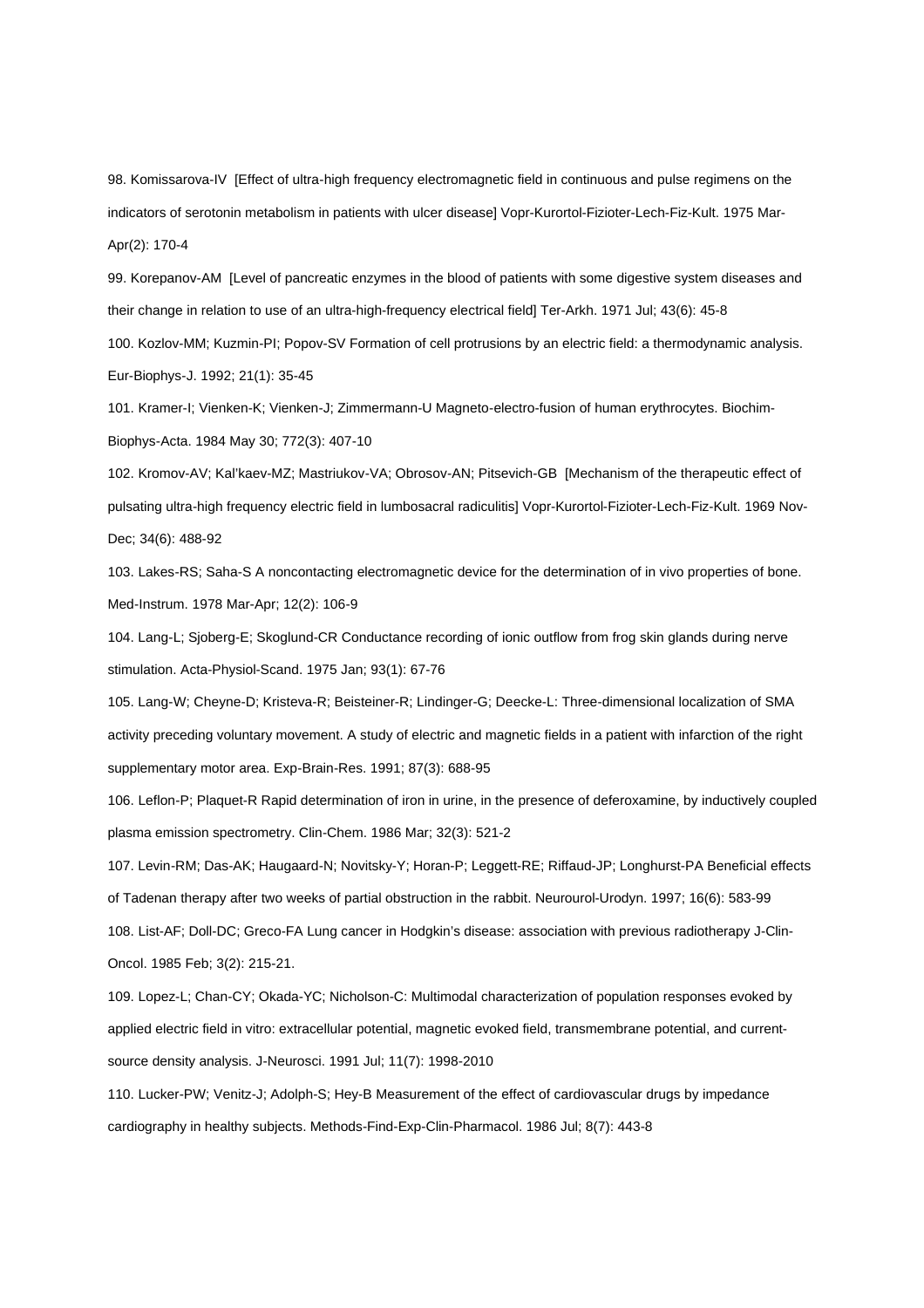111. MacMillan-F; Hanley-J; van-der-Weerd-L; Knupling-M; Un-S; Rutherford-AW Orientation of the phylloquinone electron acceptor anion radical in photosystem I. Biochemistry. 1997 Aug 5; 36(31): 9297-303

112. Mager-A [Magnetic shielded room to measure very low magnetic and electric fields] Naturwissen-schaften. 1982 Aug; 69(8): 383-8

113. Makela-JP Contra- and ipsilateral auditory stimuli produce different activation patterns at the human auditory cortex. A neuromagnetic study. Pflugers-Arch. 1988 Jul; 412(1-2): 12-6

114. Makela-JP; Hari-R; Linnankivi-A Different analysis of frequency and amplitude modulations of a continuous tone in the human auditory cortex: a neuromagnetic study. Hear-Res. 1987; 27(3): 257-64

115. Malmstrom-RE; Lundberg-JM Neuropeptide Y accounts for sympathetic vasoconstriction in guinea-pig vena cava: evidence using BIBP 3226 and 3435. Eur-J-Pharmacol. 1995 Dec 29; 294(2-3): 661-8

116. Manaka-H; Manaka-Y; Kostolanska-F; Fox-JE; Daniel-EE Release of VIP and substance P from isolated perfused canine ileum. Am-J-Physiol. 1989 Aug; 257(2 Pt 1): G182-90

117. Maske-R; Orlandi-B; Dowdle-EB Conractile responses of guinea-pig ileum to high-frequency electrical field stimulation. Eur-J-Pharmacol. 1980 Oct 3; 67(1): 47-52

118. Masubuchi-Y; Oana-H; Matsumoto-M; Doi-M; Yoshikawa-K Conformational dynamics of DNA during biased sinusoidal field gel electrophoresis. Electrophoresis. 1996 Jun; 17(6): 1065-74

119. McClellan-AD A differential displacement transducer for measuring relative movement in biological systems. J-Neurosci-Methods. 1982 May; 5(4): 309-16

120. McRobbie-D; Foster-MA Thresholds for biological effects of time-varying magnetic fields. Clin-Phys-Physiol-Meas. 1984 May; 5(2): 67-78

121. Medvedev-VP [Human cardiovascular system following exposure to an ultra-high frequency electromagnetic field] Gig-Tr-Prof-Zabol. 1977 Jan(1): 18-22

122. Meissl-G [Nerve regeneration by means of the effect of an intermittent electromagnetic field. Experimental study on a rabbit] Handchirurgie. 1979; 11(1): 31-5

123. Meister-A; Eggert-S; Richter-J; Ruppe-I [The effect of a high-frequency electromagnetic field (2.45 GHz) on perceptual processes, psychological performance and well-being] Z-Gesamte-Hyg. 1989 Apr; 35(4): 203-5

124. Michaelson-SM Influence of power frequency electric and magnetic fields on human health. Ann-N-Y-Acad-Sci. 1987; 502: 55-75

125. Miller-DL: Miniature-probe measurements of electric fields and currents induced by a 60-Hz magnetic field in rat and human models. Bioelectromagnetics. 1991; 12(3): 157-71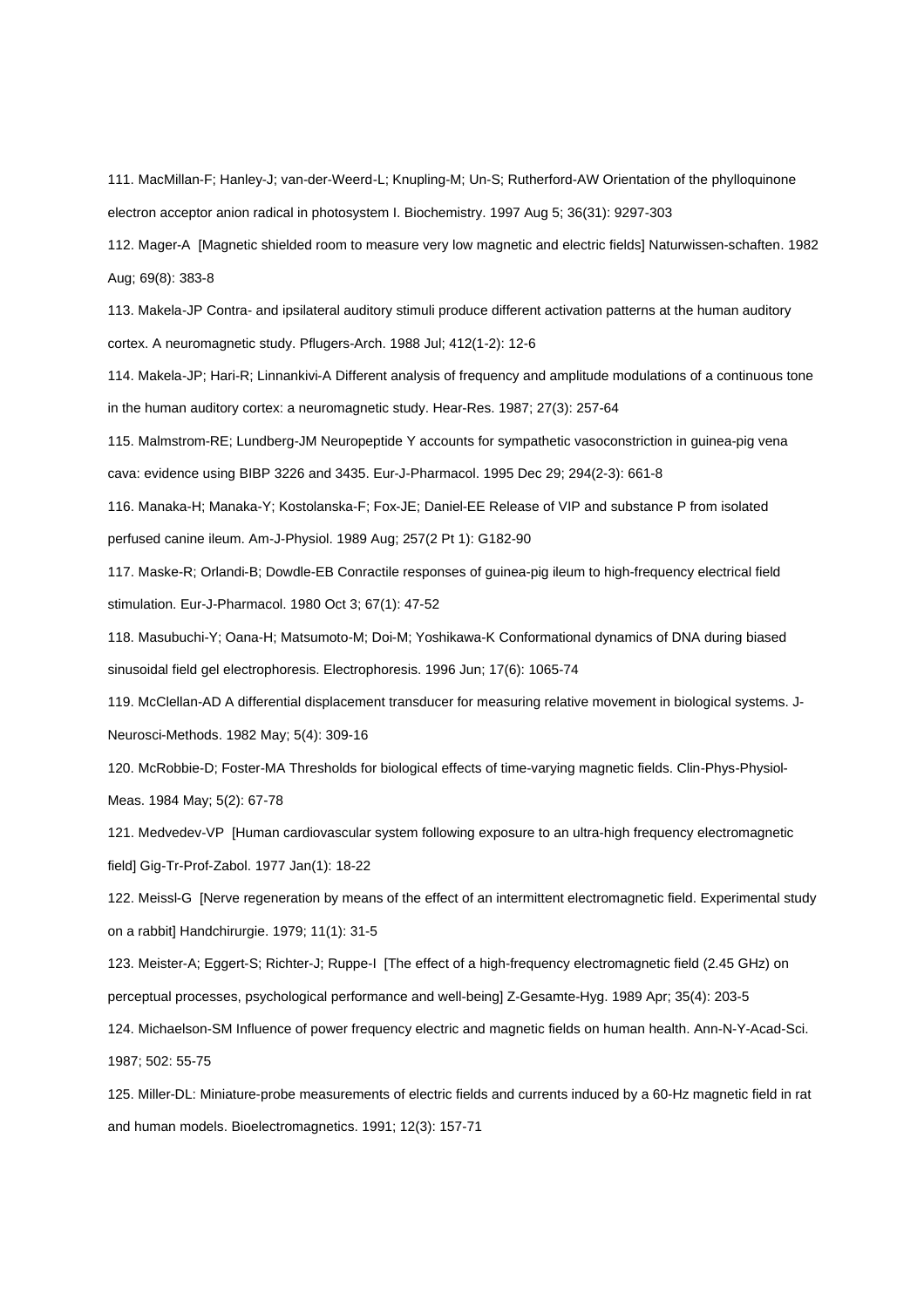126. Mills-KR; Murray-NM; Hess-CW Magnetic and electrical transcranial brain stimulation: physiological mechanisms and clinical applications. Neurosurgery. 1987 Jan; 20(1): 164-8

127. Mints-SM; Padalka-ES; Lazarovich-VG [Effect of a ultra high-frequency electromagnetic field on the level of metals and metalloproteins in animal organs and tissues] Nauchnye-Doki-Vyss-Shkoly-Biol-Nauki. 1973; 110(2): 46-9 128. Morgan-MG; Slovic-P; Nair-I; Geisler-D; MacGregor-D; Fischhoff-B; Lincoln-D; Florig-K Powerline frequency electric and magnetic fields: a pilot study of risk perception. Risk-Anal. 1985 Jun; 5(2): 139-49

129. Naito-A; Tuzi-S; Saito-H A high-resolution 15N solid-state NMR study of collagen and related polypeptides. The effect of hydration on formation of interchain hydrogen bonds as the primary source of stability of the collagen-type triple helix. Eur-J-Biochem. 1994 Sep 1; 224(2):729-34

130. Nogachevskaia-SI [The sensitizing action of a high-frequency electromagnetic field] Gig-Sanit. 1992 Mar(3): 46-9

131. Obukhan-EI [Myelokaryocyte mitotic activity during microwave irradiation (2375 MHz)] Tsitol-Genet. 1984 Jul-Aug; 18(4): 264-7

132. Obukhan-EI [Reactivity of the bone marrow megakaryocytes of white rats exposed to an ultra-high frequency electromagnetic field of low intensity] Tsitol-Genet. 1977 Jan-Feb; 11(1): 27-9

133. Osterhammel-D Audiological findings in children with a congenital rubella syndrome. Scand-Audiol-Suppl. 1980(Suppl 10): 33-44

134. Osterhammel-D High frequency audiometry. Clinical aspects. Scand-Audiol. 1980; 9(4): 249-56

135. Paggi-A [Endemic goiter in Latium: environmental and genetic factors] Ann-Ist-Super-Sanita. 1998; 34(3): 403-8 136. Panov-AG; Tiagin-NV [The symptomatology, classification and expertise of the consequences of the action of an ultra-high frequency field on the human organism] Voen-Med-Zh. 1966 Sep; 9: 13-6

137. Patterson-RM: Exposure assessment for electric and magnetic fields, J-Expo-Anal-Environ-Epidemiol. 1992 Apr-Jun; 2(2): 159-76

138. Petrov-EG Influence of a periodic field on the distant electron transfer in biological systems. Bioelectrochem-Bioenerg. 1999 May; 48(2): 333-7

139. Phillips-JL; Rutledge-L; Winters-WD Transferrin binding to two human colon carcinoma cell lines:

characterization and effect of 60-Hz electromagnetic fields. Cancer-Res. 1986 Jan; 46(1): 239-44

140. Phillips-JL; Winters-WD; Rutledge-L In vitro exposure to electromagnetic fields: changes in tumour cell

properties. Int-J-Radiat-Biol-Relat-Stud-Phys-Chem-Med. 1986 Mar; 49(3): 463-9

141. Plekhanov-GF; Vediushkina-VV [Vascular conditioned reflex elaboration in man to change in the intensity of a high frequency electromagnetic field] Zh-Vyssh-Nerv-Deiat-Im-I-P-Pavlova. 1966 Jan-Feb; 16(1): 34-7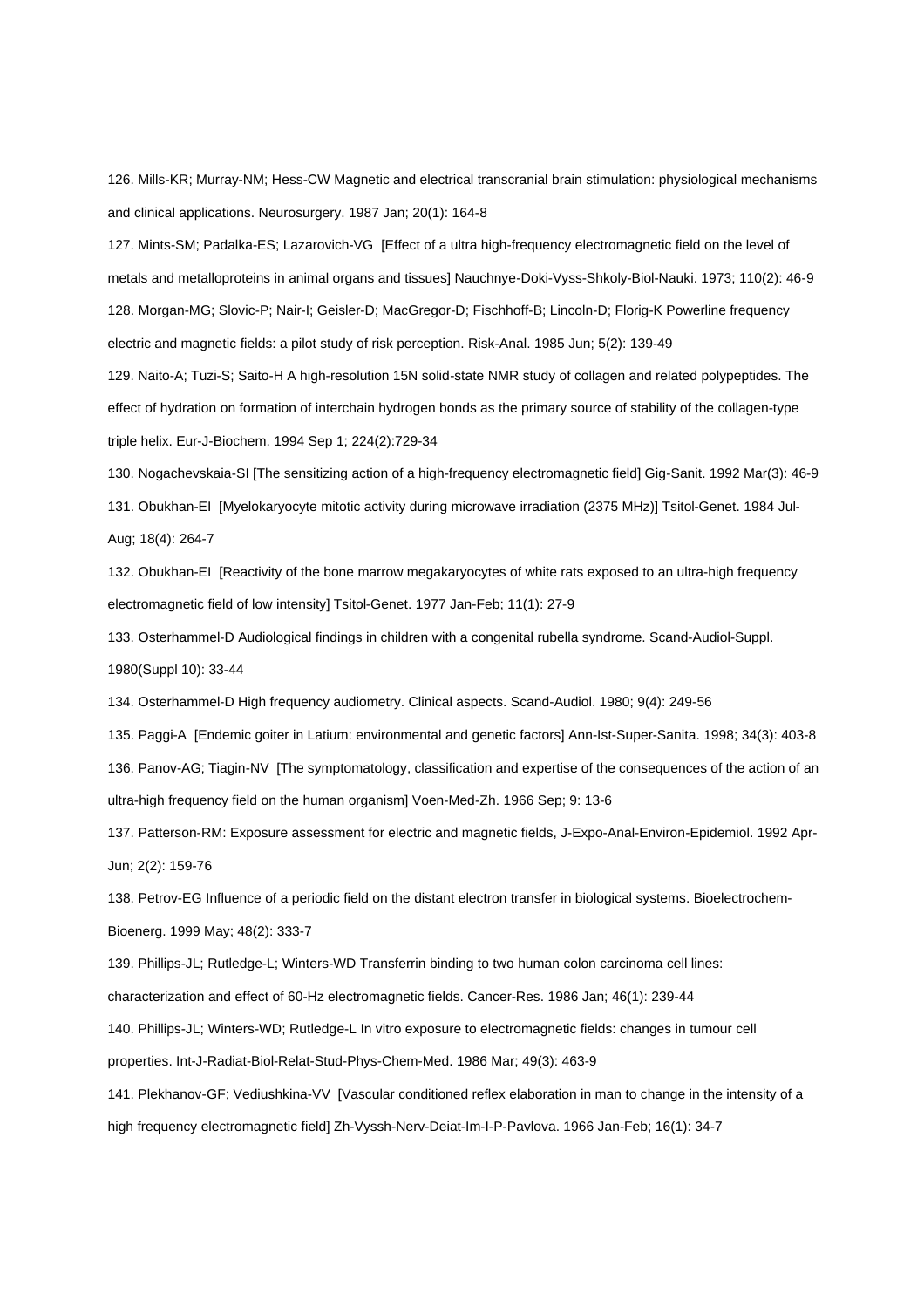142. Pop-L; Muresan-M; Comorosan-S; Paslaru-L The effects of pulsed, high frequency radio waves on rat liver (ultrastructural and biomedical observations). Physiol-Chem-Phys-Med-NMR. 1989; 21(1): 45-55

143. Pridmore-S; Belmaker-R Transcranial magnetic stimulation in the treatment of psychiatric disorders. Psychiatry-Clin-Neurosci. 1999 Oct; 53(5): 541-8

144. Rae-GA; Calixto-JB Effects of endothelins on nerve-mediated contractions of the mouse vas deferens. Life-Sci. 1990; 47(17): PL83-9

145. Ranchere-JY; Gordiani-B; Hassid-C [Electromagnetic location of central venous catheters] Ann-Fr-Anesth-Reanim. 1992; 11(4): 442-5

146. Rand-MJ; Li-CG Effects of ethanol and other aliphatic alcohols on NO-mediated relaxations in rat anococcygeus muscles and gastric fundus strips. Br-J-Pharmacol. 1994 Apr; 111(4): 1089-94

147. Reilly-JP: Magnetic field excitation of peripheral nerves and the heart: a comparison of thresholds. Med-Biol-Eng-Comput. 1991 Nov; 29(6): 571-9

148. Repacholi-MH Cancer from exposure to 50/60 Hz electric and magnetic fields--a major scientific debate.

Australas-Phys-Eng-Sci-Med. 1990 Mar; 13(1): 4-17

149. Roatta-S; Deriu-F; Artusio-E; Passatore-M A simple, non-invasive and inexpensive method for evaluating the displacement of local tissue surfaces: from vascular changes to muscle contraction. Clin-Physiol. 1996 Jan; 16(1): 83- 94

150. Roth-BJ; Basser-PJ; Wikswo-JP Jr A theoretical model for magneto-acoustic imaging of bioelectric currents. IEEE-Trans-Biomed-Eng. 1994 Aug; 41(8): 723-8

151. Rotkovska-D; Vacek-A Effect of high-frequency electromagnetic field upon haemopoietic stem cells in mice. Folia-Biol-Praha. 1972; 18(4):292-7

152. Rusiaev-VF; Mulyndina-GI [Effect of ultra-high-frequency electric field on the blood coagulation system in animals] Vopr-Kurortol-Fizioter-Lech-Fiz-Kult. 1976 Jul-Aug(4): 76-9

153. Safronova-VG; Gapeev-AB; Alovskaia-AA; Gabdulkhakova-AG; Chemeris-NK; Fesenko-EE [Millemetre waves inhibit the synergistic effect of calcium ionophore A23187 and phorbol ester in neutrophil respiratory burst] Biofizika. 1997 Nov-Dec; 42(6): 1267-73

154. Sawinska-A; Bielski-J; Walaszkowski-A; Klaczynski-R; Gruszka-W [Health conditions of workers at radiotelevision stations exposed to the high-frequency electromagnetic field] Przegl-Lek. 1967 Oct; 23(10): 742-4 155. Schenck-JF: Health and physiological effects of human exposure to whole-body four-tesla magnetic fields during MRI, Ann-N-Y-Acad-Sci. 1992 Mar 31; 649: 285-301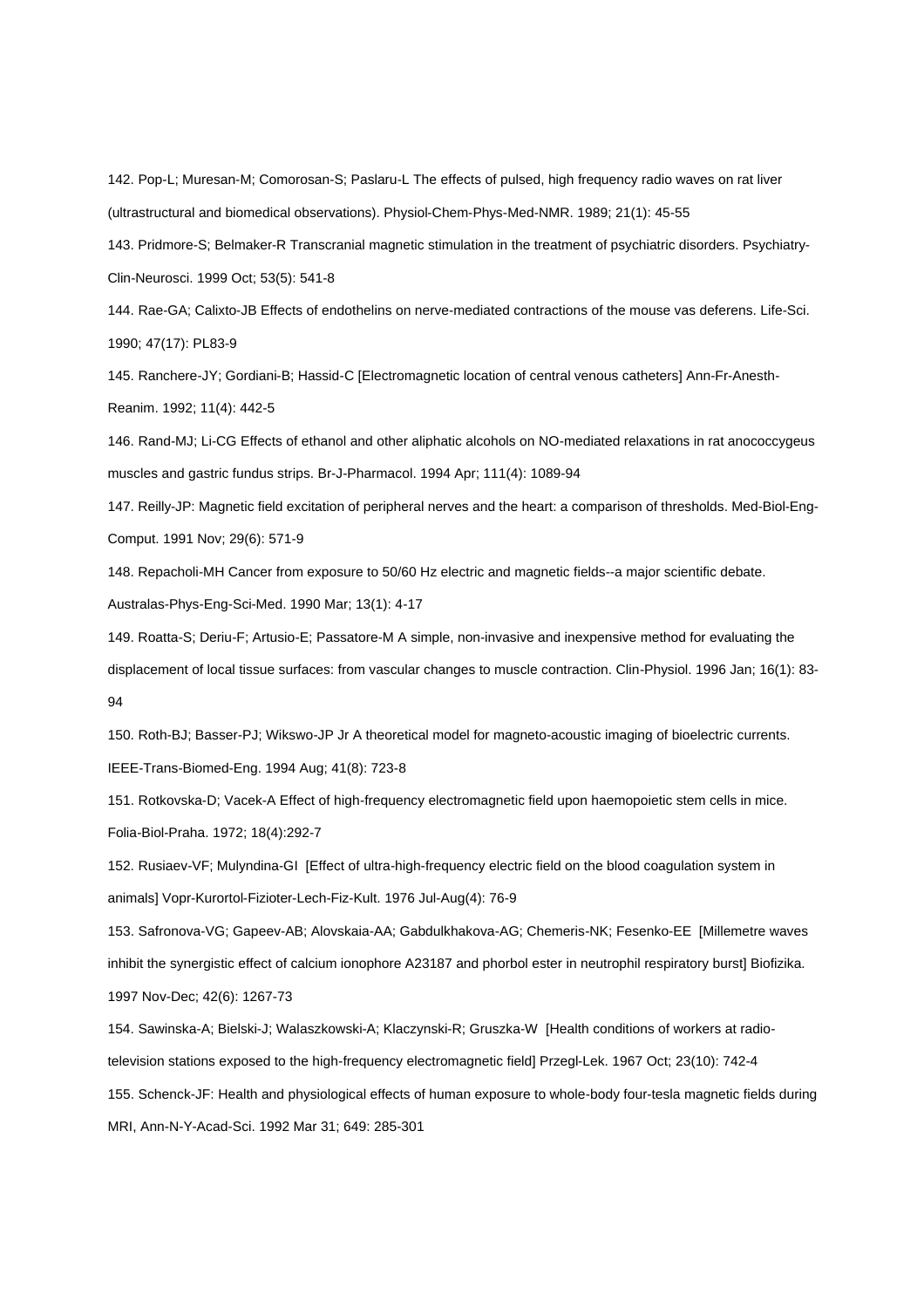156. Schenck-JF; Dumoulin-CL; Redington-RW; Kressel-HY; Elliott-RT; McDougall-IL: Human exposure to 4.0-Tesla magnetic fields in a whole-body scanner, Med-Phys. 1992 Jul-Aug; 19(4): 1089-98

157. Schienle-A; Stark-R; Kulzer-R; Klopper-R; Vaitl-D Atmospheric electromagnetism: individual differences in brain electrical response to simulated sferics. Int-J-Psychophysiol. 1996 Feb-Mar; 21(2-3): 177-88

158. Schnelle-T; Muller-T; Fiedler-S; Shirley-SG; Ludwig-K; Herrmann-A; Fuhr-G; Wagner-B; Zimmermann-U

Trapping of viruses in high-frequency electric field cages. Naturwissenschaften. 1996 Apr; 83(4): 172-6

159. Schuy-S; Kuttner-J; Wach-P; Heppner-F [Heating of a brain-implanted metal globe using a high-frequency alternating field] Biomed-Tech-Berl. 1972 Apr; 17(2): 74-80

160. Shellock-FG; Crues-JV Corneal temperature changes induced by high-field-strength MR imaging with a head coil. Radiology. 1988 Jun; 167(3): 809-11

161. Shinkai-M; Yanase-M; Honda-H; Wakabayashi-T; Yoshida-J; Kobayashi-T Intracellular hyperthermia for cancer using magnetite cationic liposomes: in vitro study. Jpn-J-Cancer-Res. 1996 Nov; 87(11): 1179-83

162. Sokolov-BA; Bezruchenko-SV; Kunitsyna-LA : [A comparative evaluation of the effect of an extremely highfrequency electromagnetic field on cerebral hemodynamics in hypertension patients exposed in different reflexogenic areas] Vopr-Kurortol-Fizioter-Lech-Fiz-Kult. 1998 Jan-Feb(1): 16-8

163. Sperlagh-B; Sershen-H; Lajtha-A; Vizi-ES Co-release of endogenous ATP and [3H]noradrenaline from rat hypothalamic slices: origin and modulation by alpha2-adrenoceptors. Neuroscience. 1998 Jan; 82(2): 511-20 164. Stuchly-MA; Repacholi-MH; Lecuyer-DW Operator exposure to radiofrequency fields near a hyperthermia device. Health-Phys. 1983 Jul; 45(1): 101-7

165. Stuhler-T; Kaiser-G; Meffert-O; Strache-D [The influence of low-frequency DC (system Kraus-Lechner) on bone growth (author's transl)] Arch-Orthop-Trauma-Surg. 1978 Jul 25; 91(4): 297-303

172. Swithenby-SJ Non-invasive monitoring of ionic current flow during development by SQUID magnetometry. Experientia. 1988 Aug 15; 44(8): 673-8

166. Tansy-MF; Kendall-FM; Chryzanowski-J; Hohenleitner-FJ; Kall-AR Gastrointestinal motor activity following exposure to a high-frequency electric field. Experientia. 1971 Dec 15; 27(12): 1431-2

167. Tay-G; Chilbert-MA; Battocletti-J; Sances-A Jr; Swiontek-T: A probe for measuring current density during magnetic stimulation. Biomed-Instrum-Technol. 1991 May-Jun; 25(3): 220-8

168. Tenforde-TS; Kaune-WT Interaction of extremely low frequency electric and magnetic fields with humans. Health-Phys. 1987 Dec; 53(6): 585-606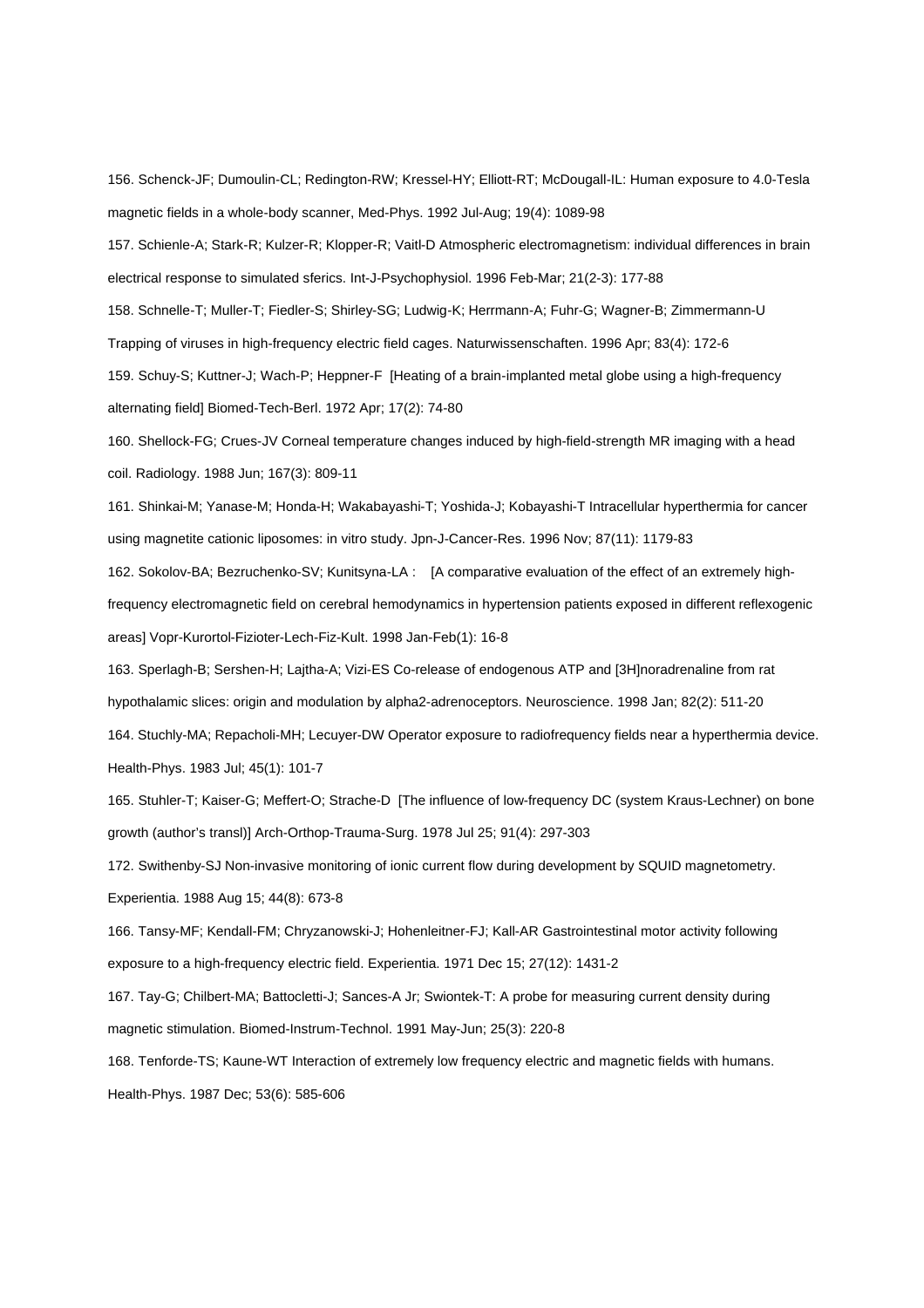169. Tiagin-NV [Effects of an ultra-high frequency electromagnetic field on man. (Review of the literature)] Voen-Med-Zh. 1965 Feb; 2: 36-40

170. Tiazhelov-VV; Alekseev-SI; Grigor'ev-PA [Changes in the conductivity of alamethicin modified phospholipid membranes upon exposure to a high frequency electromagnetic field] Biofizika. 1978 Jul-Aug; 23(4): 732-3 171. Tohnai-I; Goto-Y; Hayashi-Y; Ueda-M; Kobayashi-T; Matsui-M Preoperative thermochemotherapy of oral cancer using magnetic induction hyperthermia (Implant Heating System: IHS). Int-J-Hyperthermia. 1996 Jan-Feb; 12(1): 37- 47

172. Tsymbal-VV; Skliarevskii-EA [Use of an ultra-high frequency electrical field combined with euspiranelectrophoresis and adrenalin-electrophoresis in the treatment of bronchial asthma] Vopr-Kurortol-Fizioter-Lech-Fiz-Kult. 1970 Jul-Aug; 35(4): 359-60

173. Ueno-S; Lovsund-P; Oberg-PA Effects of alternating magnetic fields and low-frequency electric currents on human skin blood flow. Med-Biol-Eng-Comput. 1986 Jan; 24(1): 57-61

174. Ugljen-R; Dadic-D; Ferek-Petric-B; Jelic-I; Letica-D; Anic-D; Husar-J [Management of surgery patients with implanted cardiac pacemakers] Lijec-Vjesn. 1995 Sep-Oct; 117(9-10): 241-5

175. van-Oosterom-A; Oostendorp-TF; Huiskamp-GJ; ter-Brake-HJ The magnetocardiogram as derived from electrocardiographic data. Circ-Res. 1990 Dec; 67(6): 1503-9

176. van-Wullen-L; Zuchner-L; Muller-Warmuth-W; Eckert-H 11B[27Al] and 27Al[11B] double resonance experiments on a glassy sodium aluminoborate. Solid-State-Nucl-Magn-Reson. 1996 Jun; 6(3): 203-12

177. Veto-L [Photography of extracted teeth in a high voltage high frequency field (prelimanary report)] Fogorv-Sz. 1978 Sep; 71(9): 272-3

178. von-Klitzing-L; Gerhard-H; Benthin-U; Jorg-J [Static NMR magnetic fields change somatosensory evoked potentials in the human], EEG-EMG-Z-Elektroenzephalogr-Elektromyogr-Verwandte-Geb. 1987 Mar; 18(1): 43-6 179. Wang-HL [Preliminary investigation of neurasthenic syndrome induced by occupational hazards] Chung-Hua-Shen-Ching-Ching-Shen-Ko-Tsa-Chih. 1989 Oct; 22(5): 278-81, 317-8

180. Wilson-BW Chronic exposure to ELF fields may induce depression. Bioelectromagnetics. 1988; 9(2): 195-205 181. Wilson-BW; Wright-CW; Morris-JE; Buschbom-RL; Brown-DP; Miller-DL; Sommers-Flannigan-R; Anderson-LE: Evidence for an effect of ELF electromagnetic fields on human pineal gland function. J-Pineal-Res. 1990; 9(4): 259-69 182. Wolke-S; Neibig-U; Elsner-R; Gollnick-F; Meyer-R Calcium homeostasis of isolated heart muscle cells exposed to pulsed high-frequency electromagnetic fields. Bioelectromagnetics. 1996; 17(2): 144-53